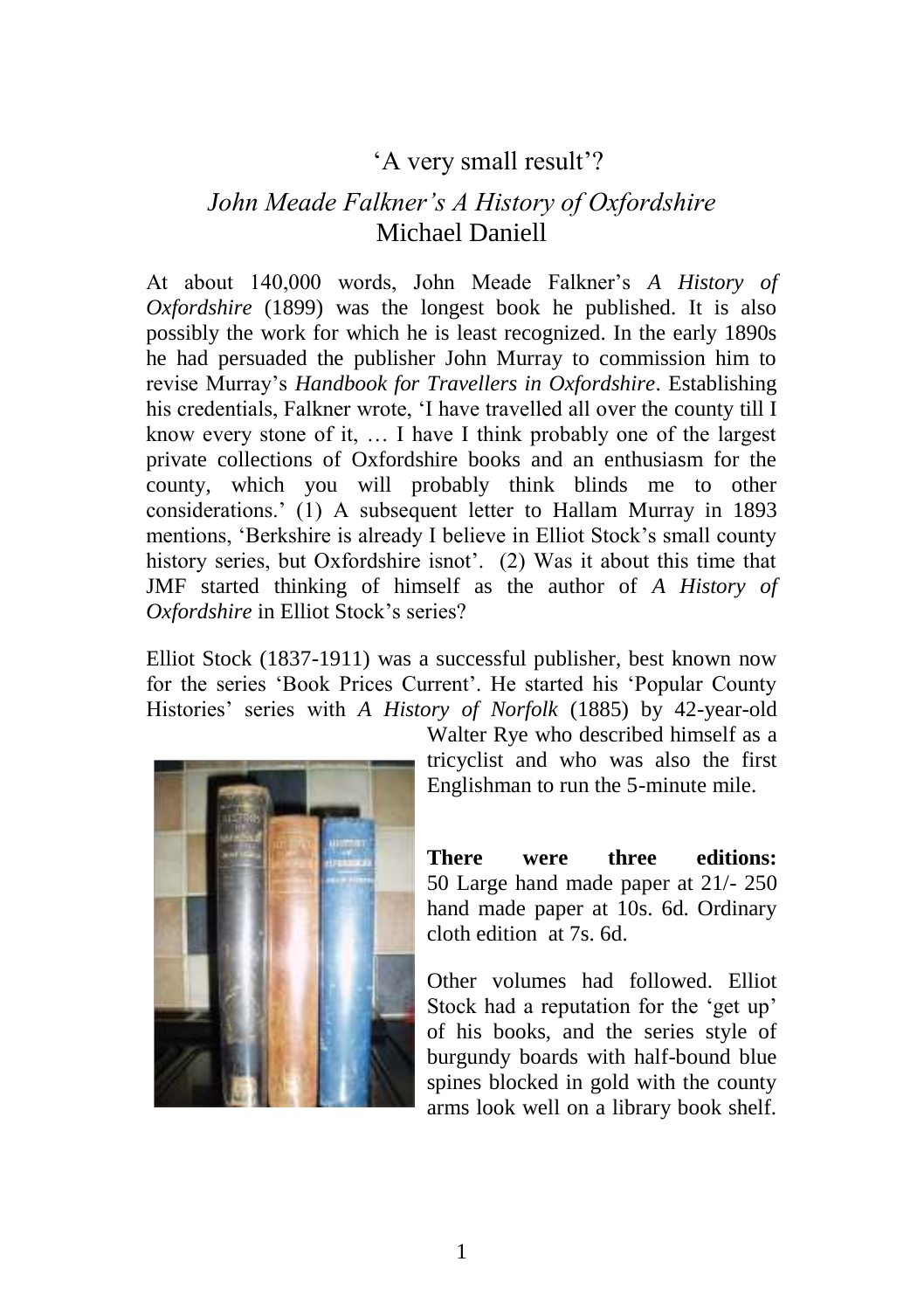The demy-octavo text pages were printed on cream wove paper, there were engraved headpieces to the chapters, and a clear page layout with running headlines.

Apparently Elliot Stock usually printed at Ballantyne's London office near Covent Garden though this was never acknowledged in his books. (3) It seems the series authors were given a free hand with the organisation of their books: some chose a geographic approach, some thematic (general history, legends, archaeology), some chronological; most books in the series were about 300 pages long. One author wrote: 'In my anxiety to produce a Guide to Northumbrian History that the Quaysider from Newcastle can really carry on his bicycle, and the countryman afford to read under the shade of his bastle-house, I have had recourse to compression almost hydraulic.' (4)

JMF introduces *A History of Oxfordshire* with a brief Preface in which he explains why he does not fill his book with extensive references. As he did not provide a bibliography (some titles in the series did) we cannot tell what sources he would have used. Malcolm Graham has listed the early attempts at Oxfordshire history and the increasing number of town and village histories that appeared in the 19th century, (5) and we have to assume that JMF had these in his library. The history may be a synthesis of previous histories, but its appeal lies in its accessibility and the lively imagination that JMF brings to his writing. In the chapter on the Roman occupation he describes the '... woods, in which lurked not only the boar and the wolf, but also, no doubt, many wild and evil men, outlaws and outcasts, survivals of the older tribes and bitterly anti-Roman.' (6) He describes the Norman overlord Robert D'Oily having an evil dream 'in which he saw himself arraigned before the Blessed Virgin, and tormented by imps.' (7) And of the Empress Maud's escape from Oxford in 1141 he writes, 'The surroundings seem strangely familiar, and it requires no great effort of imagination to picture the wintry scene, the level mantle of sparkling snow, the frozen river and ditches, and perhaps a searching wind sweeping over the levels of the Thames Valley as pitilessly as it does today'. (8) When writing of the friars he compares them to the Salvation Army 'to use a derogatory comparison'. (9) Does one detect a hint of envy when he writes of John Leland appointed '"Antiquary Royal," with full powers to rummage in abbeys and documents to his heart's content'? (10) Certainly, JMF gives full coverage to religious houses in *A History of Oxfordshire*. In the matter of the dissolution of the monasteries there is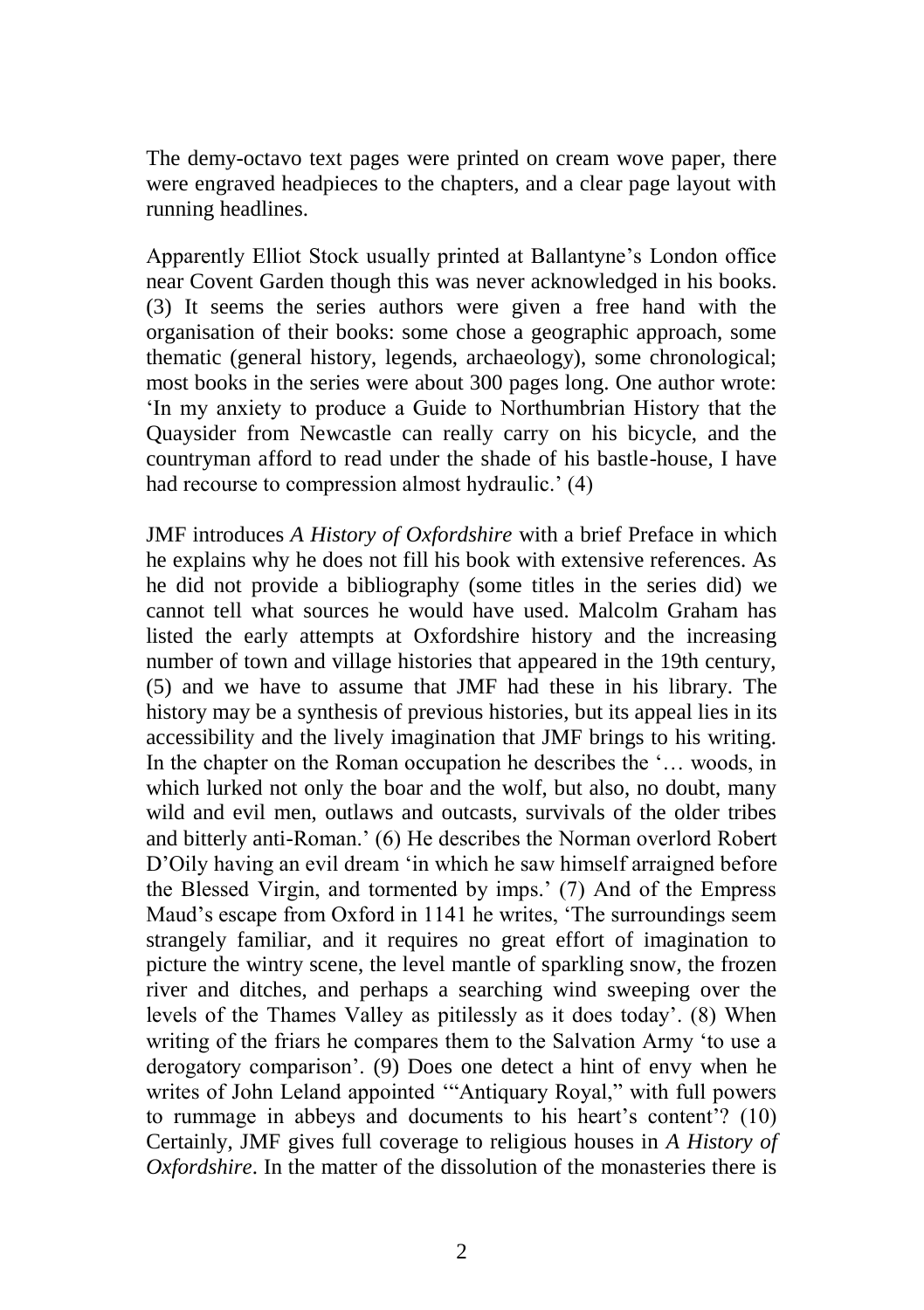no doubt where JMF's sympathies lay. Dr London – one of Thomas Cromwell's commissioners – is described as 'one of the most odious of the odious visitors'. (11) The destruction gives rise to some powerful writing. 'Even at this distance of time it is difficult to suppress a feeling of regret and indignation on reading of the destruction of so much that was beautiful … The leaves of priceless manuscripts were blown about the Oxford quadrangles, were made "blanshers" to frighten game, or were used in Oxford privies.' (12)

JMF always has an eye out for an emotive scene. He cannot resist straying a few miles over the county border to describe the battle of Edgehill (1644, (13) so allowing one to make a direct comparison with a description of the battle in Samuel Timmins' *A History of Warwickshire* (1889) in the same series. (14) Timmins refers to Lord Lindsay's 'quaint, brief prayer' before the battle; for JMF it is 'brave Lindsay's well-known prayer.' Timmins writes 'the old Beacon Tower still remains where the first signal-fire was lighted in the cresset to flash the news to London by way of Ivinghoe, forty miles away,' while JMF's version has it 'Late on the Sunday night some Parliament men climbed the beacon-hill at Burton Dasset and lit a fire on the old stone beacon-turret that still stands there. It is said that watchers at Ivinghoe, in Buckinghamshire, forty miles away, caught the twinkling signal, and passed it on to Harrow-on-the-Hill, and so to London.' It is the vigour and rhythm of JMF's language that counts. The scene of the battle must have lingered in JMF's mind for his poem 'Edgehill' with its memorable lines:

> 'I hear the horse-hooves crashing through The cat's ice in the sedge.'

was published twelve years later in *The Spectator*. (15)

JMF knew how to tell a story and was perhaps writing *A History of Oxfordshire* at the same time as he was writing *The Lost Stradivarius* (1896) and *Moonfleet* (1898). There are stories in A History that are cameos. I think of the story of Francis Viscount Lovel of Minster Lovell – 'an air of romance surrounds the very name of Lovel'  $(16)$  who '… had made himself peculiarly obnoxious because, though a Lancastrian, he played turncoat and took office under Richard III. On Henry VII's accession he was attainted, but escaped to the Low Countries and returned to fight at Stoke. After the battle he was never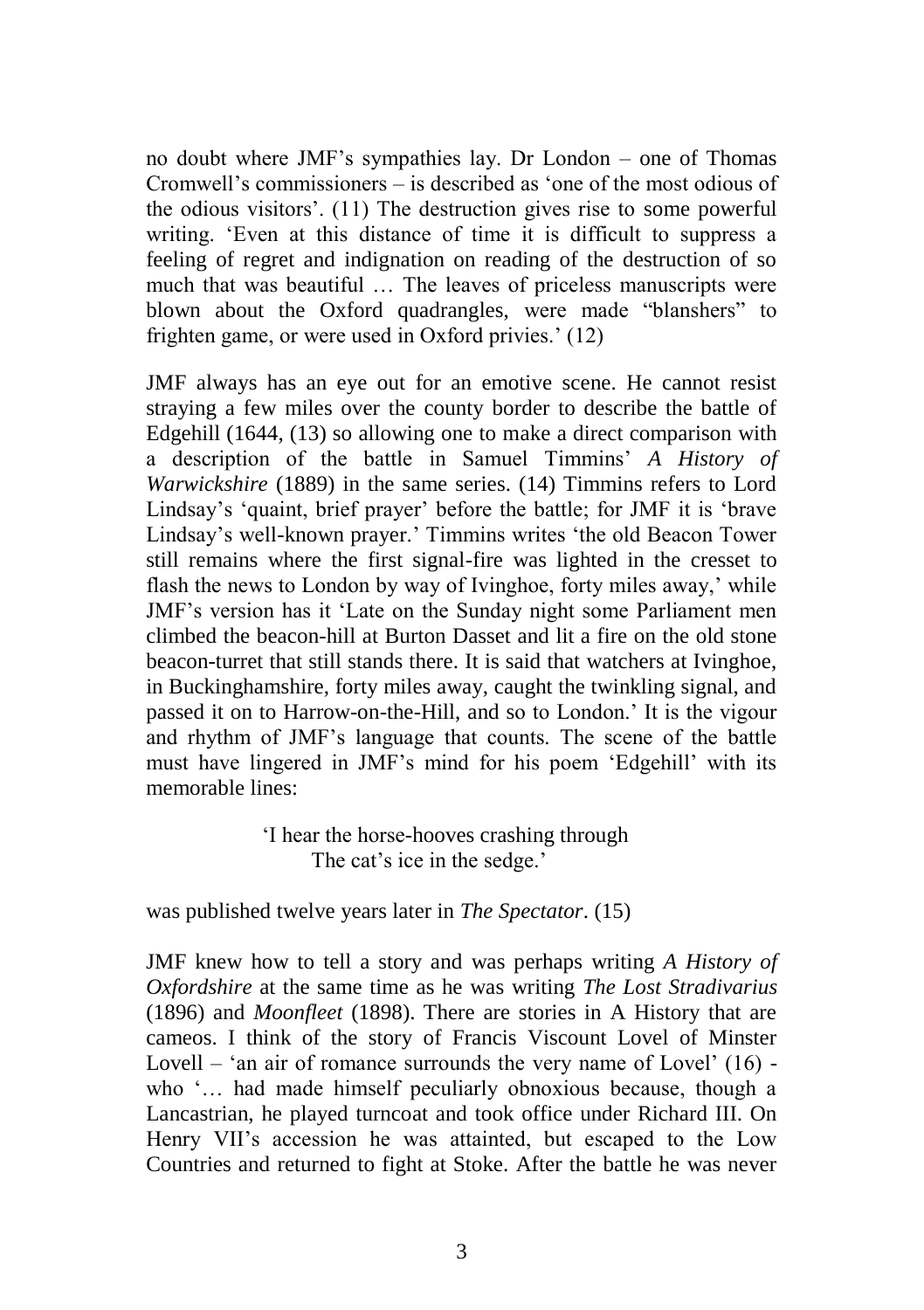seen again.' But JMF continues with the legend that Lovel returned to his home by the River Windrush where 'he hid in a vaulted chamber, of which only an old housekeeper knew the entrance. There she fed him for months till death called her away suddenly with her secret untold, and the doomed man was left to starve, locked in his unknown retreat.' There follows the account of the discovery two hundred years later of a hidden chamber with the skeleton of a man sitting at a table. The Oxford photographer Henry Taunt took evocative pictures of the ivy-clad ruins at Minster Lovell and had *A History* … been published a few years later it might well have been thought suitable for illustration with 'original photographs' on glossy art paper. Thankfully this did not happen and JMF's stories live in print solely dependent on his words.



**The ruins at Minster Lovell**

In a footnote on page 240 JMF writes 'Of romantic Burford mention is made elsewhere'. It is a tantalizing hint about a place with which we expect JMF to write with particular enthusiasm. But surprisingly there s not much about the town and church, and the associated stories are of events slightly further afield at Capp's Lodge near Wychwood and of Tangley, '… a small Elizabethan house, romantically situated … in a wooded glen called Tangley Bushes.' Thieves tried to break into the house but there was forewarning of the plot and constables were posted within. 'After the family had ostensibly retired to rest, a small look-out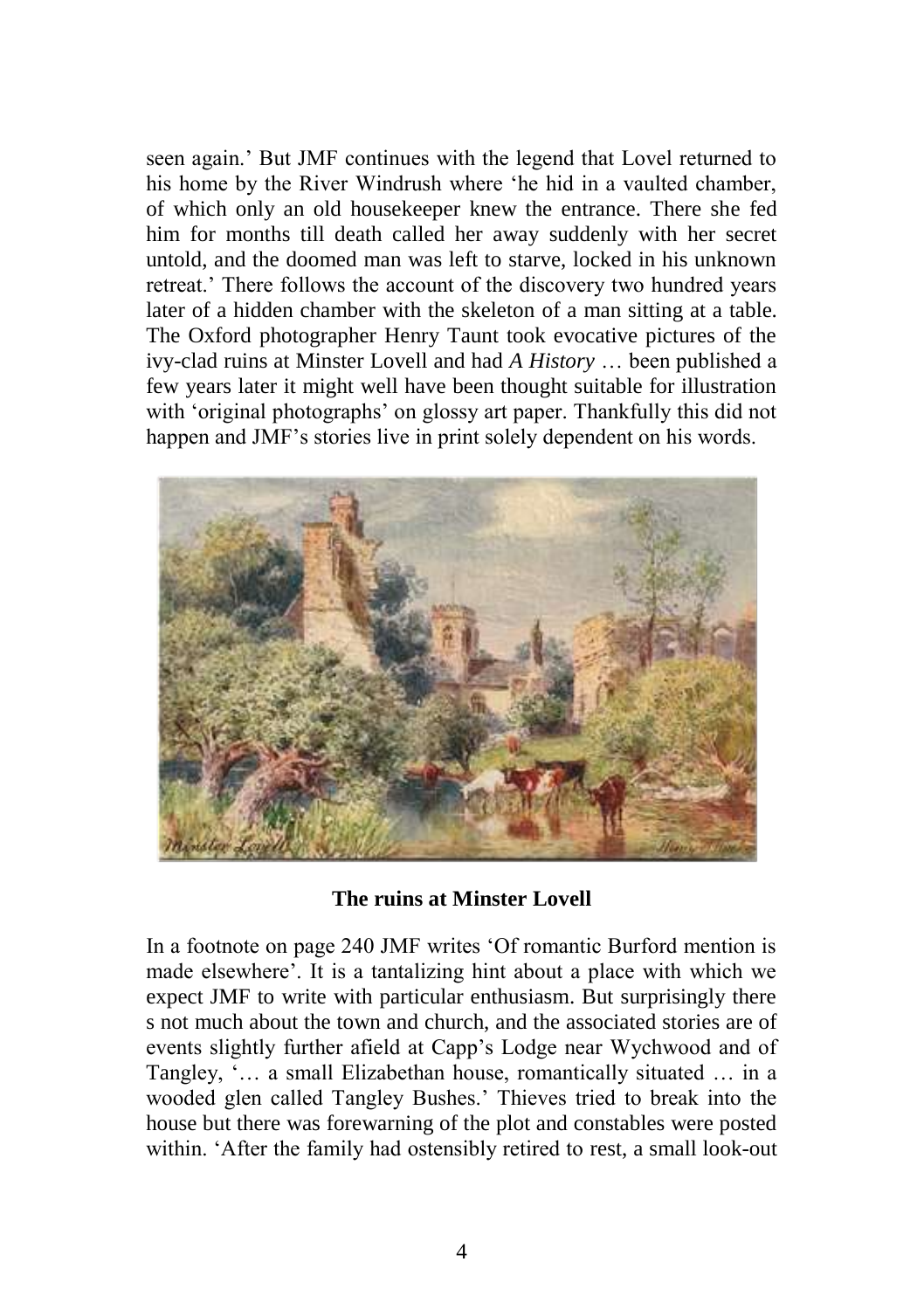shutter in the hall door was slid back, and a man's arm was seen inserted and feeling round for the bolt inside. The arm was seized by the constables, and the man, seeing himself a prisoner, cried to his comrades, "Cut! cut!" So they lopped him with their swords at the shoulder, left his arm inside, and rode off with their maimed companion.' (17)

It is easy to imagine JMF writing his history alongside his novels though he had to fit this work round the increasing demands of his job at Elswick and its requirement for travel. Yet he still found time for Oxfordshire holidays. (18) He was turning 40 and was about to get married. He was writing history in the style of his period and so neglected social and economic aspects, and his work was about to be eclipsed by research associated with archaeology and the ambitious efforts of projects such as the Victoria County History. He can be reasonably criticised for dwelling too much on the history of the university of Oxford and for rushing through the eighteenth and nineteenth centuries. (19)

## **1906 edition**



But his book must have been successful for it was one of the few county volumes that Elliot Stock reissued in a 'cheap edition' in 1906. Though reduced in format, the 'cheap' binding was as stylish as the main edition with gold-blocked Gothic titling and a panel of blackblocked *fleurs-de-lys.* When JMF sent a copy of *A History of Oxfordshire* to Hallam Murray on publication of the main edition, he wrote: 'You may not have time to look into it for months or years or never – but I should like you to have

a copy. It is a very small result of long and pleasurable work.' (20)